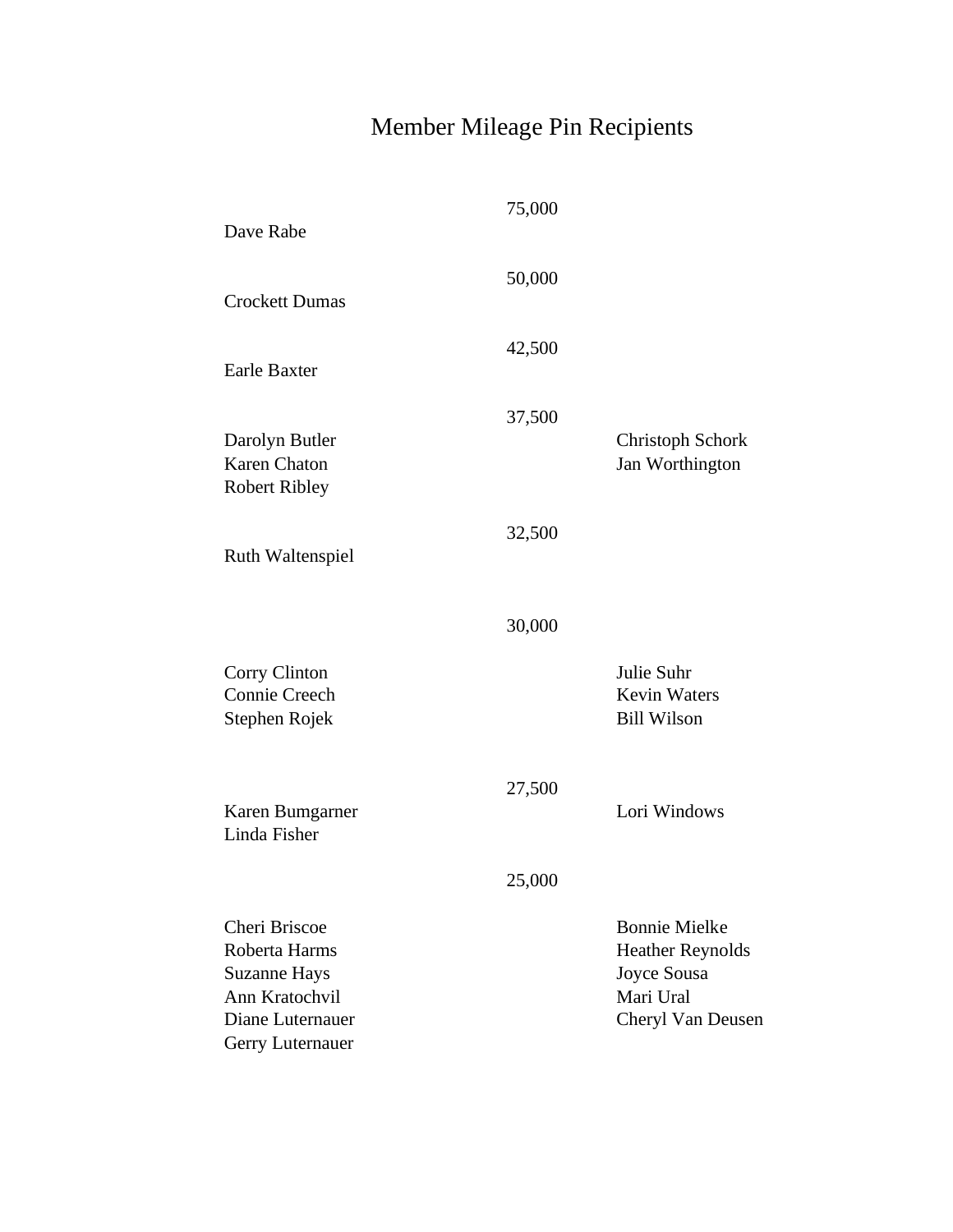## Lisa Jordan Valerie Kanavy

#### 20,000

Kathy Arnold Phyllis Bartholomew Cathy Bartusek Connie Caudill Marci Cunningham Claire Godwin Becky Grand Hart Suzanne Ford Huff MJ Jackson

## Rebecca Jankovich Jeff Luternauer Pat Oliva Kerry Lee Redente Cassandra Schuler Karen Steenhof Bonnie Way Jerry Zebrack

Lois McAfee Melissa Ribley

### 17,500

Karen Binns-DeCamillo Pat Chappell Fred Emigh Lois Fox Karen Fredrickson Linda Hamrick Dublin "Tinker" Hart Gail Hought Dana Landale

## Julia Lynn Marilyn McCoy Carrie Miracle-Jordan Dorothy Sue Phillips Michelle Roush Rowe Heather Van Fossen Gloria Vanderford Mark Wood Guy Worthington

#### 15,000

Candy Barbo Karren Beason Claude Brewer Dewayne Brown Jim Brown Bruce Burnham Roxanne Ciccone Janine Esler Myra Fleming

Vicki Giles Gina Hall Heidi Helly Hanne Hollander Beth Kauffmann Howard Kent Sharon Kirkpatrick Michael Maul Nicki Meuten

#### 22,500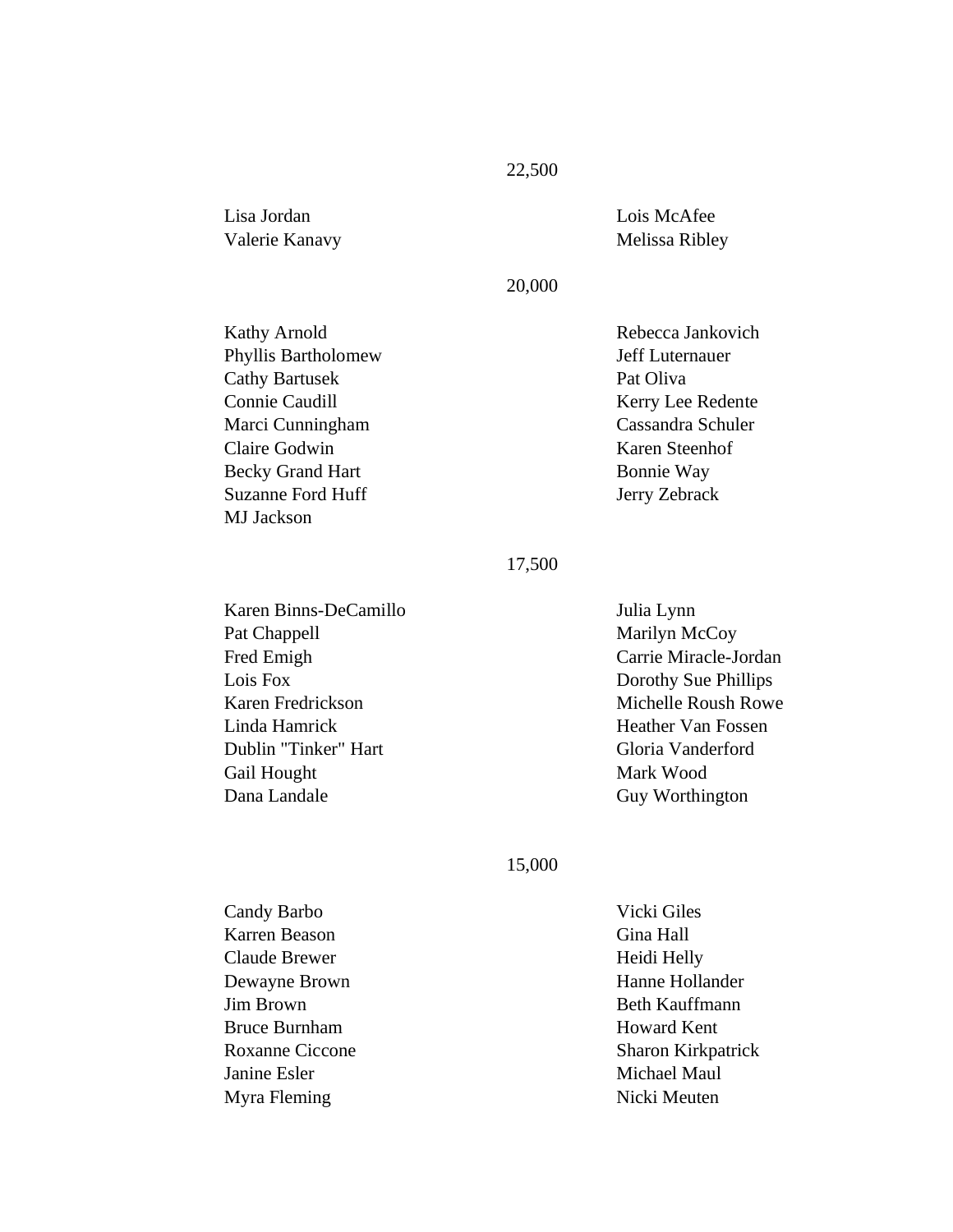| Stephanie Palmer-Du Ross |
|--------------------------|
| John Parke               |
| Jeremy Reynolds          |
| Jody Rogers-Buttram      |
| Regina Rose              |
| Lisa Schneider           |
| Tom Sherwood             |

Meg Sleeper Dennis Sousa Stephanie Teeter Claire Toomey Hugh Vanderford Yvette Vinton Nicole Wertz

#### 12,500

Joe Long

Leslie Anderson Ron Barrett Otis Bartholomew Carol Ann Beckner Tony Benedetti Laurie Birch Shawn Bowling Paulette Brehob Louise Burton Cecilia Butler Michael Campbell Cindy Crook Kathy Crothers Gene Dake Shelley Dake Carol Giles Pat Gisvold Linda Glazier Roxanne Greene Clarissa Hale Ann S. Hall Shellie Hatfield Cameron Holzer Laura Horst Karen Isaacs Linda Jacobson Susie Jones Susan Kasemeyer Bettina Koehn Tennesseee Lane Ralph R. LePera Chris Lewis

Debby Lyon Wendy Maas Shari MacFarlane Diane Marquard Diane Meinders Max Merlich Jennifer Niehaus Lori Oleson Cynthia Peticolas Sue Phillips-Jaffe Naomi Preston Jim Rawski Carla Richardson Anne Sands Joseph Schoech Khristin Seymore-Norsworthy Cindy Simcox Margaret Clare Summers Vicki Testa Callie Thornburgh Michaele Tristram Patricia Verheul Jennifer Waitte Amy Wallace-Whelan Nick Warhol Bruce Weary Barbara White Lois Wifall Dian Woodward Nance Ann Worman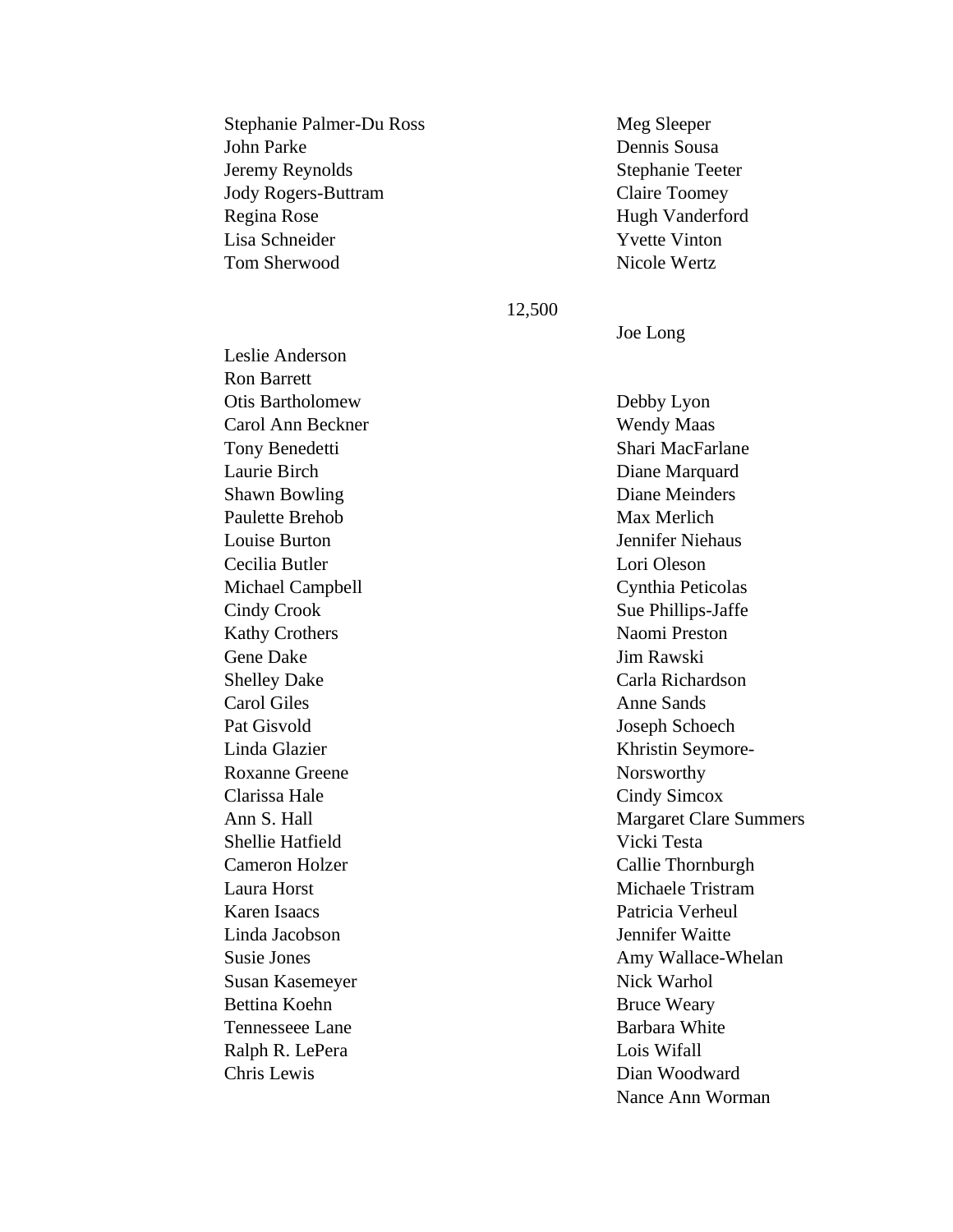Roger Yohe

#### 10,000

Kim Abbott Katie Bachhuber Kathy Backus Terry Banister Tani Bates Jackie Beaupre Ron Belknap Brenda Benkly Connie Berto Robert Bischoff Debbie Boscoe Tom Bowling Cindy Bradley Kathy Broaddus Russell Broussard Cindy Brown Kathy Burnett Joni Buttram-Burden Monica Chapman Cindy Collins Dave Cootware Therese Cross Myna Cryderman Patty Danley James Davidson Megan Savory Davis Lisa Delp Carla Eigenauer Amanda Fant Farzad Faryadi Teresa Fett Gunnar Frank Barbara Fredy Elise Geske Robert Gielen Patsy Gowen Hal Hall

M. Patricia Harrop Clydea Hastie Laura Hayes Patsy Hoffman Heather Hoyns Julie Jackson Valerie Lewis Jaffe Jesse Jarrett Abe Kirkpatrick Darlene Krell Karen Kroon Cynthia Larkin Ona Lawrence Cathy Leaver Lynn Lee Myna Margett Jim Matthess Jane McGrath Carolyn Meier Gretchen Montgomery Deborah Myers Tom Noll Judith Ogus Maribel Paulson Lee Pearce Kathie Perry Patti Pizzo Kyle Querrey Judi Ready Roxi Welling Rivkind Carolyn Roberts Megan Savory-Davis Beth Skaggs Marilyn Smart C. Louise Smith-Egstrom Bob Spoor Ron Sproat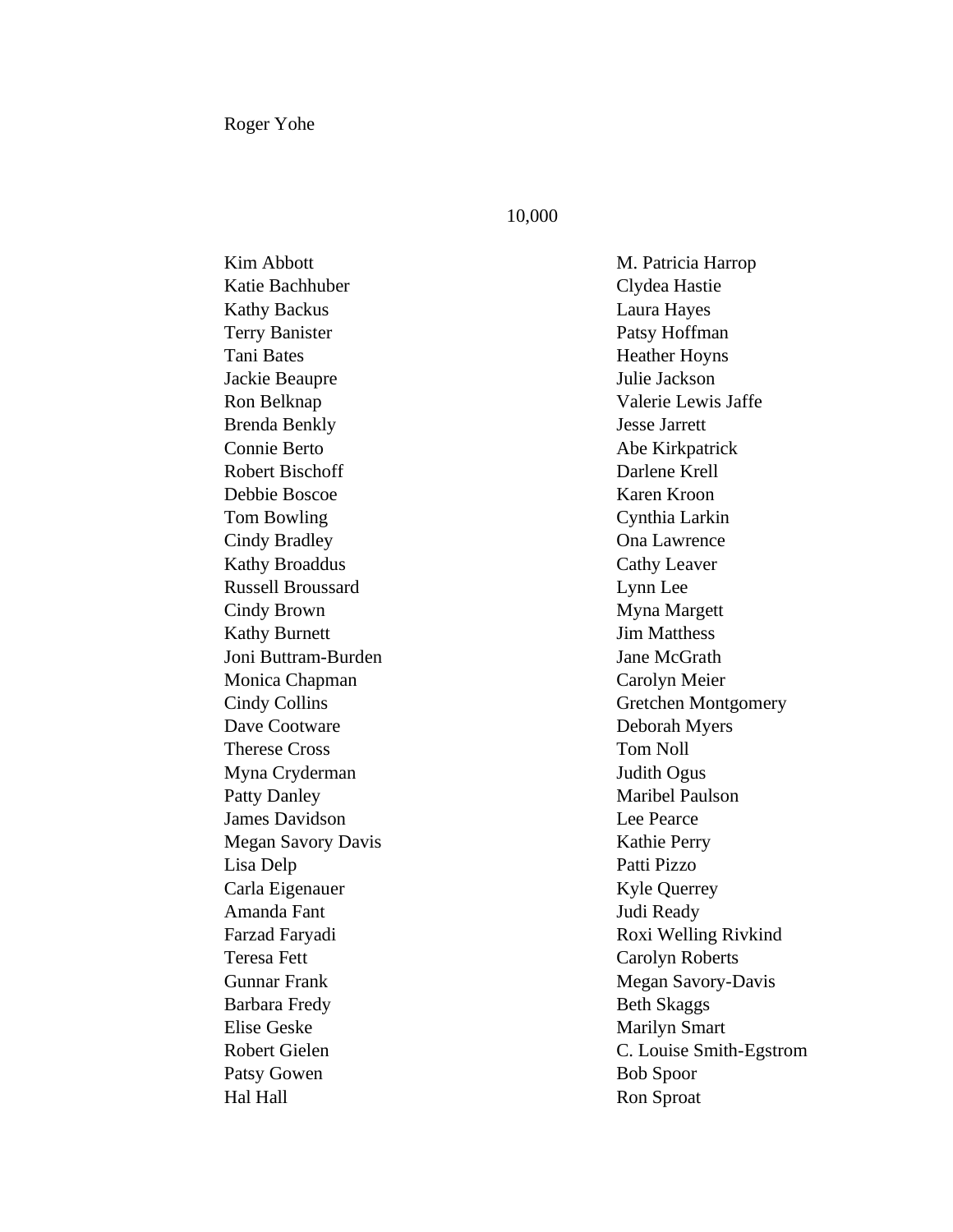Carol Steiner Loreley Stewart Becky Taylor

#### 7,500

Kelly Ahearn-Wagner Terri Anderson Terri Anderson Phyllis Arnold Karen Bahrman Wendy Bejarano Terry Benedetti Carol Bischoff Donna Biteman Melody Blittersdorf Nina Bomar Edie Booth Thomas Booth Rosalee Bradley Carol Andrews Brand Heidi Brautigam Kathy Bray Bruce Burton Leah Cain Theresa Carroll Tracy Cary Dianna Chapek Mary Kathryn Clark Mary Coleman Effee Conner Marci Cook Carol Crawford Danielle Kanavy Crouse Roz Cusack Peggy Davidson Peter Davies Dolly DeCair Jessica DiCamillo Sands Dickson-Spear Kassandra DiMaggio Diane Doll Cressy Drummond Louis (Skip) Dyke

Dennis Tracy Dot Wiggins Carol Wooster

Ronda Eden T.J. Edwards Ruth Anne Everett Sylvia Fant Alison Farrin Jessie Finnila Rebecca Floria Garrett Ford Alanna Frank Dominique Freeman Nanci Gabri Tammy Gagnon Phil Gardner Marianne Gerssing Becky Glaser Paula Goligowski Stith Gower Rebecca Grams Kerry Greear Susan Griffin Becky Hackworth Gina Hagis Tom Hagis Natalie Herman Lew Hollander Allan Horn Linda Howard Mary Howell Connie Hughes Lynette Hulbert Sarah W. Hunt Valerie Jaques Carrie Johnson Kay R. Johnston Teresa Johnston Tracy Kaden Elroy Karius Joann Kewish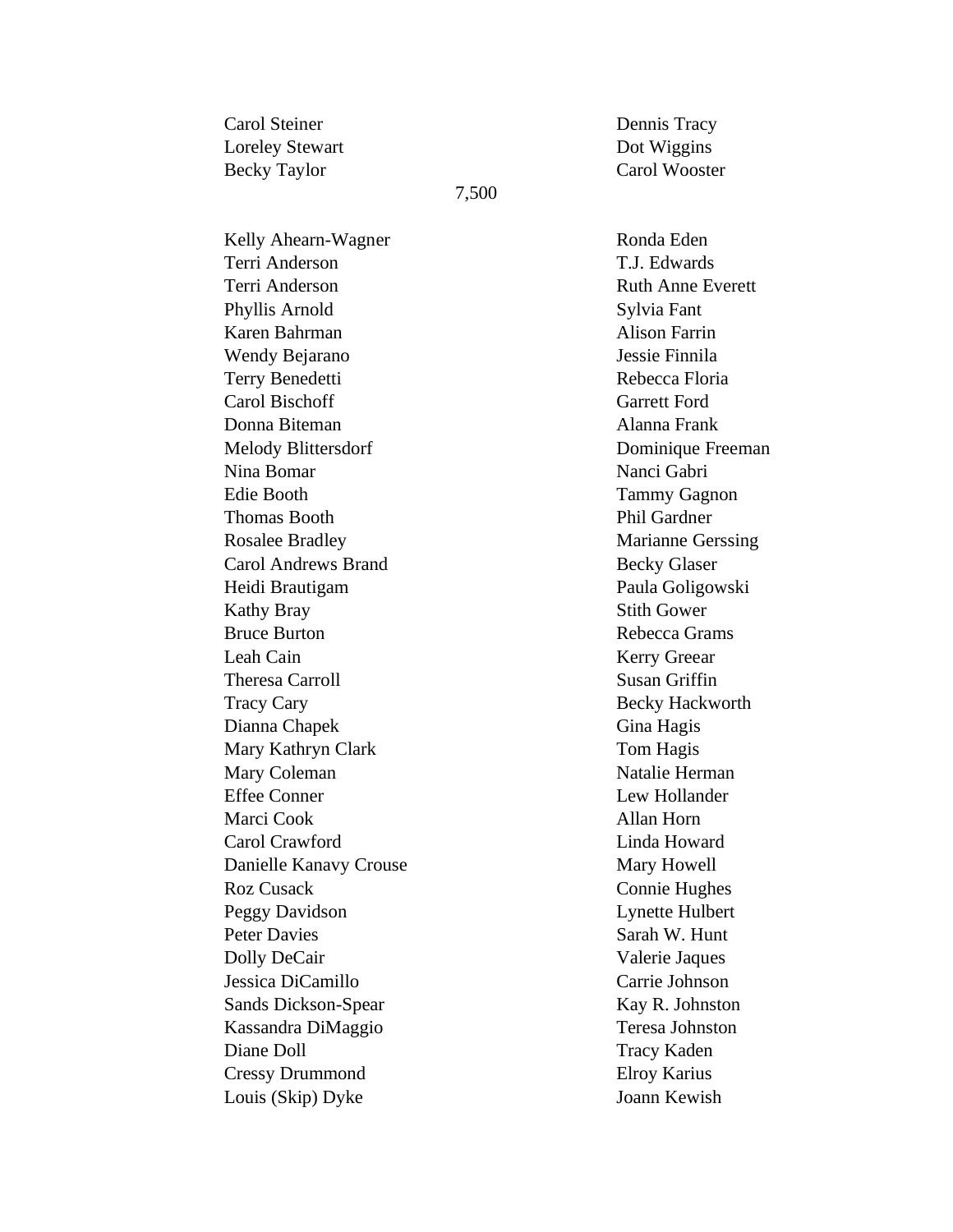Gail Kinter Terry Kinter Betsey Knight Jane Larrimore Karen D. Leiman Sudi Lenhart Rick Leonard Layne Lewis Anne Liddell Libby Llop Judy Long Helen Lynn Kathleen Macy Marie Mallon Wendy Mancini Laura Marshall Mary Mast Kay Mathews Mary Anne Maynard Deborah McClary Angela McGhee Merri Melde Cynthia Mettes Don Meuten Berit Meyer Merina Mitchell Susan Young Mock Betsy Mongrain Lani Newcomb Stagg Newman Jennifer Noblin Lynn Oslick Johnny Petras Julie Phair Julie Phair Karl Phaler Al Prescott Dana Reeder Judy Reens

Barbara Reinke Maryanne Riley Jim Rogan RG Root Nelia Rueter Kelsey Russell Dianne Schmidt Shel Schneider Debbie Schultz Cheryl Searer Jas Shearer-McMahon Tammy Simpson Lisa K. Skalski Jane Smith Marcia Smith Linda Spalette Pam Stalley Skyla Stewart Vickie Stine Joyce Stoffey Maryben Stover Ruth Sturley Forrest Tancer Joan Taylor LuAnne Thomas Jessica Torres Karen Ann Vilander Carol Wadey Nancy Walker Alisa A. Waxman Dayna Weary Annie Whelan Sue Wilkie Kimberly Joy Williams Amy Yatsko Cindy Young Alisija Zabavska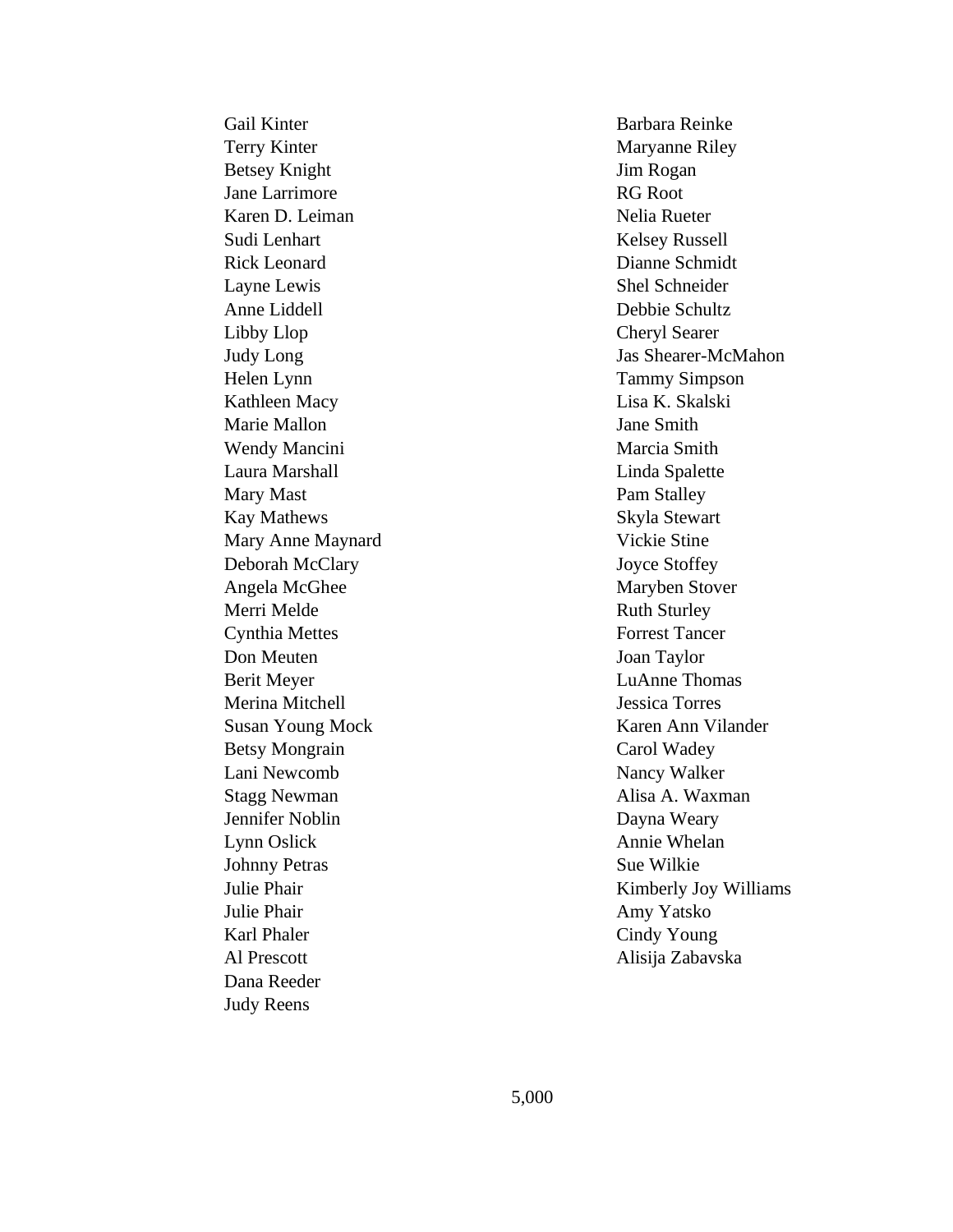Marsha Achenbach Marion Arnold Sherry Aune Anna McQuaid Ayers Pam Bailie Jim Baldwin Herman Barbosa Elayne Barclay Ann Marie Barnett Laurie Ann Barnett Nina Barnett Sue Basham Nancy Beacon Darcy Bean Drin Becker Wendy Benns Carlene Benson Maxine Bernsdorf Debbie Betts Patricia Betts Cindy Binns -Mendoza Ericka Bjorum -Nelson Gabriela Blakeley Wasch Blakeley Bill Bohannan Laurie Bohannon Mike Bostic Karen Bottiani Christina Kramlich Bowie Jonathan Bowman Nalisa Bradley Terry Bradley Marion Brewer Shelley Bridges Nikki Barling Bridwell Beth Brinkley Gary R. Brown Karri Wilson Bruskotter Patricia M Bullock Robin Burris Julienne Buxton Lindsay Campbell Scott Campbell

Doyle Carraway N. Ross Carrie Scott Carroll Cheryl Casdorph Michael Caudill Bianca Chevalier Jim Christakos Amber Clark Mary Kathryn Clark Gail Conway Kay Conway Lisa Cook Stacey Cooper Holly R. Corcoran Vickie L. Crance Linda Crandell Jennifer Stalley Crenshaw Maureen Crerar Wesley Crowe Jacob Cukjati Gerald Cummings Gerald Cummings Kaitlin Cummins Denise Custer Denise Valenzuela Custer Haily Daeumler Susan Dailey Barb Debi Meghan Delp Patricia DeMott Colleen Denison Marge Dixon Linda Dollar Daryl Downs Steve Downs Hally Dutton Jessie Dux Randy Eiland Lucy Estabrook Helen Eustice Jack Evers Alice Farrar Mary Farris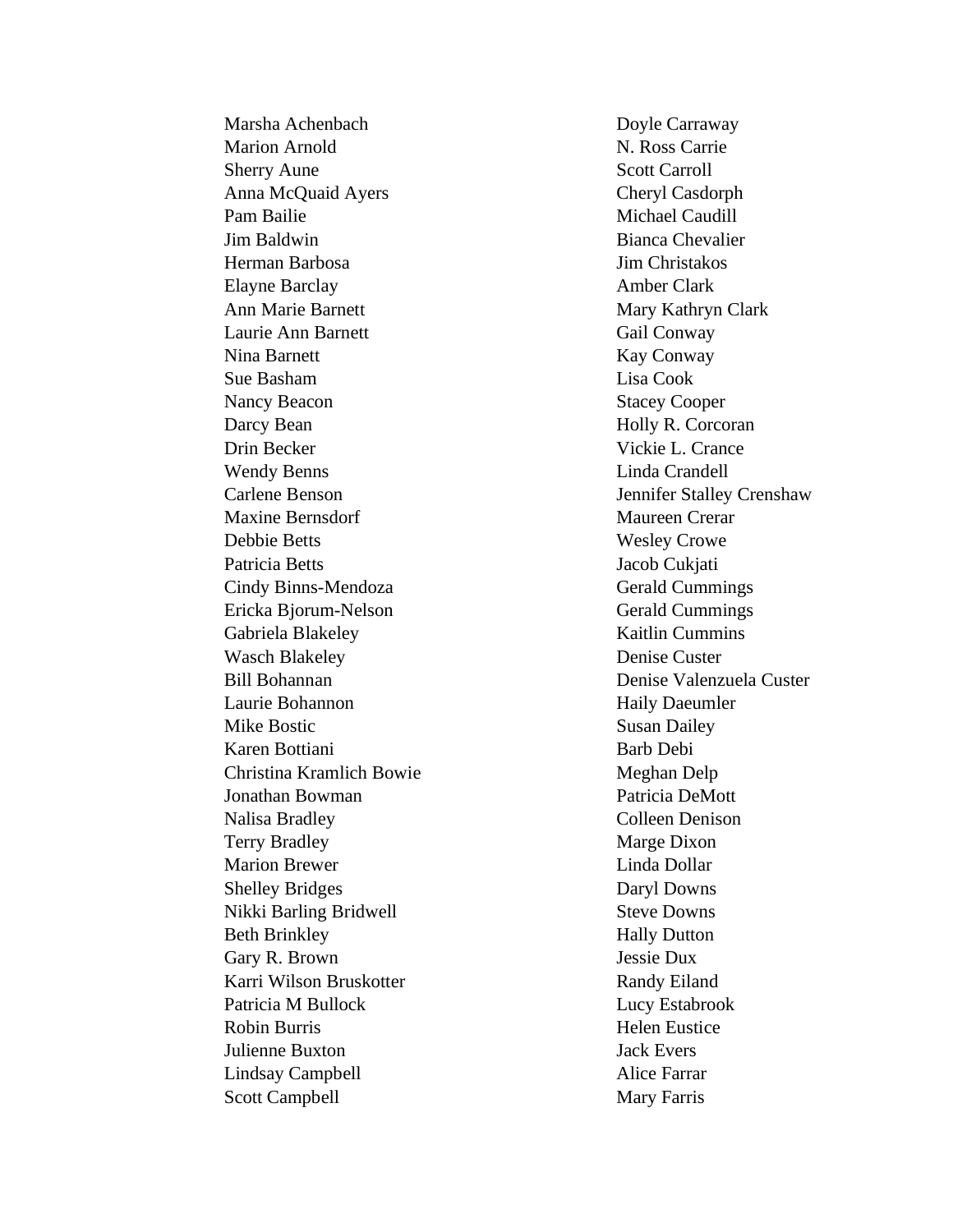Gary Fend Cheryl Fenton Kathleen Ferguson Mary Fields Hope Finan Lindsay Fisher Joan Fleming Teri Fletcher Amy Ford Charlotte Foss Dorothy Foster Jenny Fox Patricia Frahm Lynne Fredrickson Walter John Freiberg Karen Gardella Cherie Garewal Andrew Gerhard Debra Lynne Gilbert Buddy Gleason Linda Goddard Ann Goolsby Kristen Grace Karen Graham Susan Greenall Vickie Doler Griffis Sheri Griffith Weebie Guillebeau Michael Guy Melissa A. Hamilton Lucie Hancock Kristine Hartman Lynn Hartmann Steven S. Hay Marcia Hefker -Miles Ellen R. Hensley Jeff Herten Jodi Hess -Schlup Dawn Engle Hilliard Robin Hinrichs Josie Hitchcock Bill Hobbs Carolyn Hock

Kim Hofmarks Sandy Holder Connie Holloway Barbara Holmes -Balmer Debbie Holt Vicki Gasche Holzer Lauren Horn Robin Howze Jill Hughes Marcelle Hughes Tom Hutchinson Thomas Isaacs Chip Jack Mike Jaffe Virginia Jenkins Jodi Johannessen Hannah Johnson Alexis Jones Cris Jones David Kaden Jennifer Kaplan Skip Kemerer Lynn Kenelly James W Kerr Ralph Kewish Carol Kight -Dufour Jill Kilty -Newburn Janet Kirkpatrick Eileen Kirsch Lancette Koerner Raechel Bailey Kolb Michelle Kronsbrg Donna Lacy -Bacon Becky Lange Terrie LaPorte Paul Latiolais Ron Lear Tammy Lessig Bobbie Lieberman Doug Lietzke Gene Limlaw Chris Littlefield Rachel Lodder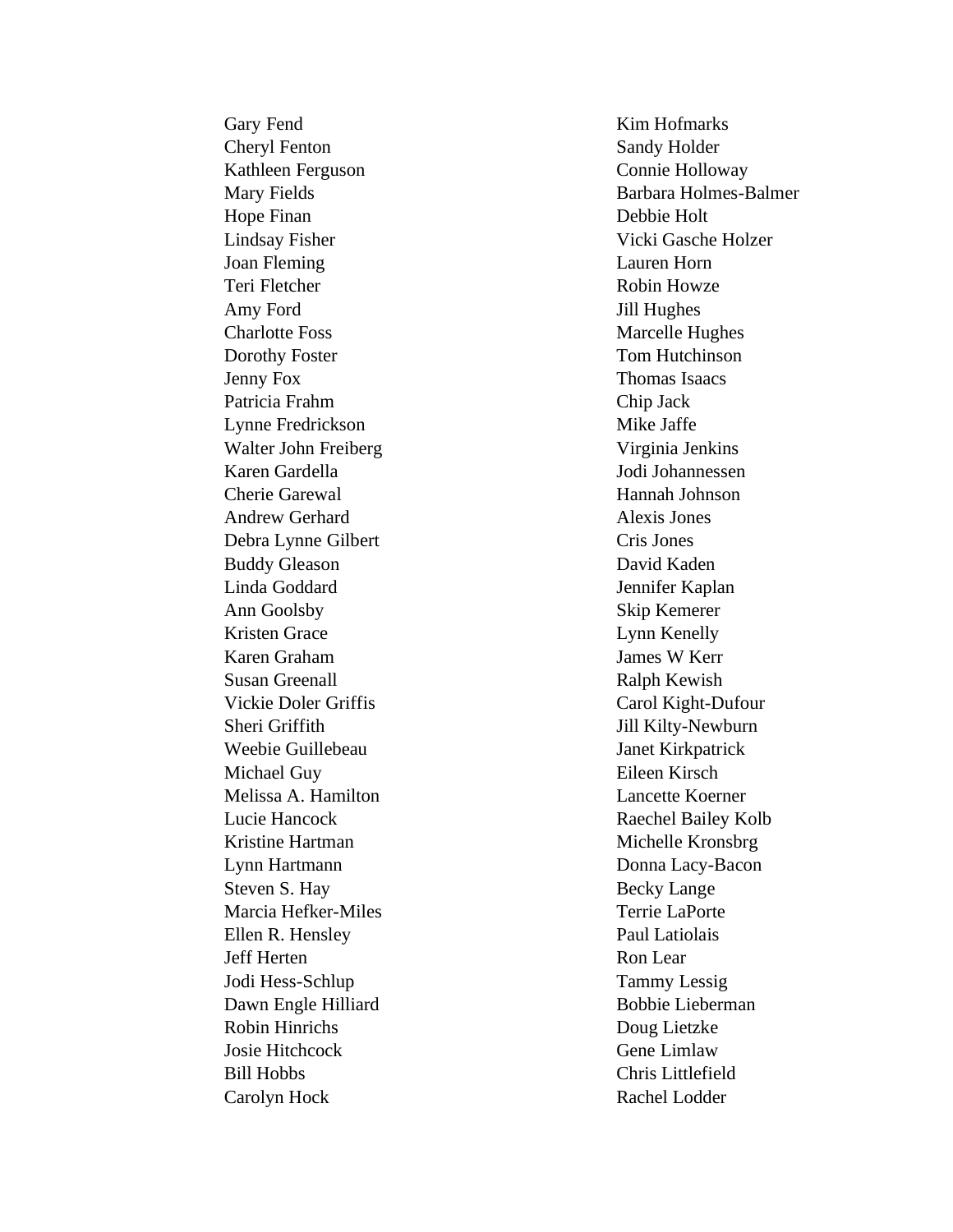Jeff Loe Morgan L Loomis Shannon Loomis Sue Lyke Wendy MacCoubrey Gabrielle Mann Alexia Maresi Lynn Marks Meredith Mayeroff Deborah McBride Susan McCallum Barbara McCrary Frank McCrary Ann M. McFarland Susan McLain Irving McNaughton Anna McQuaid Darlene M. Merlich Jeanette Mero Angie Mikkelson Kim Mileo William Miller Wendy Minnick Nancy Harper Mitts Joyce Mocilan Darlene Molitor Mark Montgomery Dean Moon Kellie Moore -Fryman Charlotte Morgan Tom Mort Marlene Moss Stace Moss Katrina Mosshammer Natalie Muzzio Kat Myers Rowena Nelson Cheryl Newman Dave Nicholson Susie Niebergall Jon Niehaus Alexandra H. North Sheryl O'Brien

Brenda O'Donnell Kristen Olko Jeremy Olson Leah Palestrant Celena Pentrack Jeanne Pepper Anne Perkins Pat Peterson Jinnifer Plummer Terry Price Sandy Prior Hannah Pruss Shirley Raglin Connie Rawski Andrea S. Redman Kim Reeves Joseph Reilly Potato Richardson Lynn M. Rigney Erin Riley Carla Roberts Cassandra Roberts Renee Robinson Vickie Roden Dinah Rojek Tami Rougeau Tracy Sahagun Chris Samson Barbara Sanches Debi Sanger Jennifer Sapira Erasmo Sauceda Sylvia Sazama Robin Schadt David Schneider Natalie Schneider Sheila Schneider Mark Schuerman Leigh Scribner Leigh Scribner Joslyn Seefeldt Rachel Shackelford Lari Shea